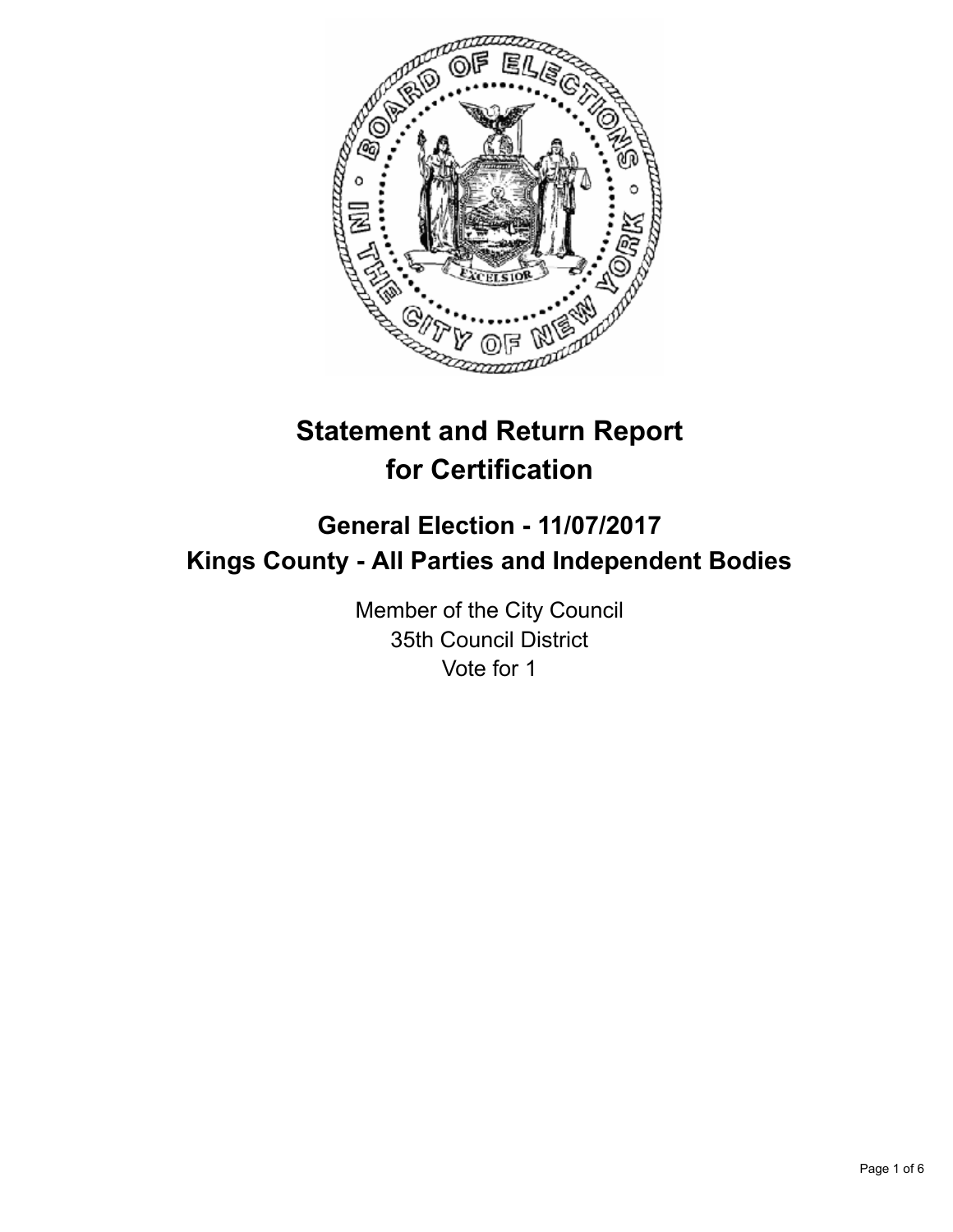

## **Assembly District 43**

| <b>PUBLIC COUNTER</b>                                    | 5,087          |
|----------------------------------------------------------|----------------|
| <b>MANUALLY COUNTED EMERGENCY</b>                        | 0              |
| <b>ABSENTEE / MILITARY</b>                               | 66             |
| <b>AFFIDAVIT</b>                                         | 65             |
| <b>Total Ballots</b>                                     | 5,218          |
| Less - Inapplicable Federal/Special Presidential Ballots | 0              |
| <b>Total Applicable Ballots</b>                          | 5,218          |
| LAURIE A. CUMBO (DEMOCRATIC)                             | 3,533          |
| CHRISTINE PARKER (REPUBLICAN)                            | 472            |
| JABARI BRISPORT (GREEN)                                  | 815            |
| JABARI BRISPORT (SOCIALIST)                              | 163            |
| BRAD T. RAMDEEN (WRITE-IN)                               | 1              |
| <b>DESI GENIRTHMAN (WRITE-IN)</b>                        | 1              |
| EDE FOX (WRITE-IN)                                       | $\overline{2}$ |
| KENYA JEFFERIES (WRITE-IN)                               | 1              |
| LOCH A. KOPEL (WRITE-IN)                                 | 1              |
| MILTON FRIEDMAN (WRITE-IN)                               | 1              |
| MOSHE GOLDBERG (WRITE-IN)                                | 1              |
| UNATTRIBUTABLE WRITE-IN (WRITE-IN)                       | 2              |
| <b>Total Votes</b>                                       | 4,993          |
| Unrecorded                                               | 225            |

#### **Assembly District 50**

| PUBLIC COUNTER                                           | 1.283 |
|----------------------------------------------------------|-------|
| <b>MANUALLY COUNTED EMERGENCY</b>                        | 0     |
| ABSENTEE / MILITARY                                      | 25    |
| AFFIDAVIT                                                | 21    |
| <b>Total Ballots</b>                                     | 1,329 |
| Less - Inapplicable Federal/Special Presidential Ballots | 0     |
| <b>Total Applicable Ballots</b>                          | 1,329 |
| LAURIE A. CUMBO (DEMOCRATIC)                             | 783   |
| CHRISTINE PARKER (REPUBLICAN)                            | 38    |
| <b>JABARI BRISPORT (GREEN)</b>                           | 407   |
| <b>JABARI BRISPORT (SOCIALIST)</b>                       | 50    |
| <b>JESSICA BAKER VODOOR (WRITE-IN)</b>                   | 1     |
| <b>Total Votes</b>                                       | 1,279 |
| Unrecorded                                               | 50    |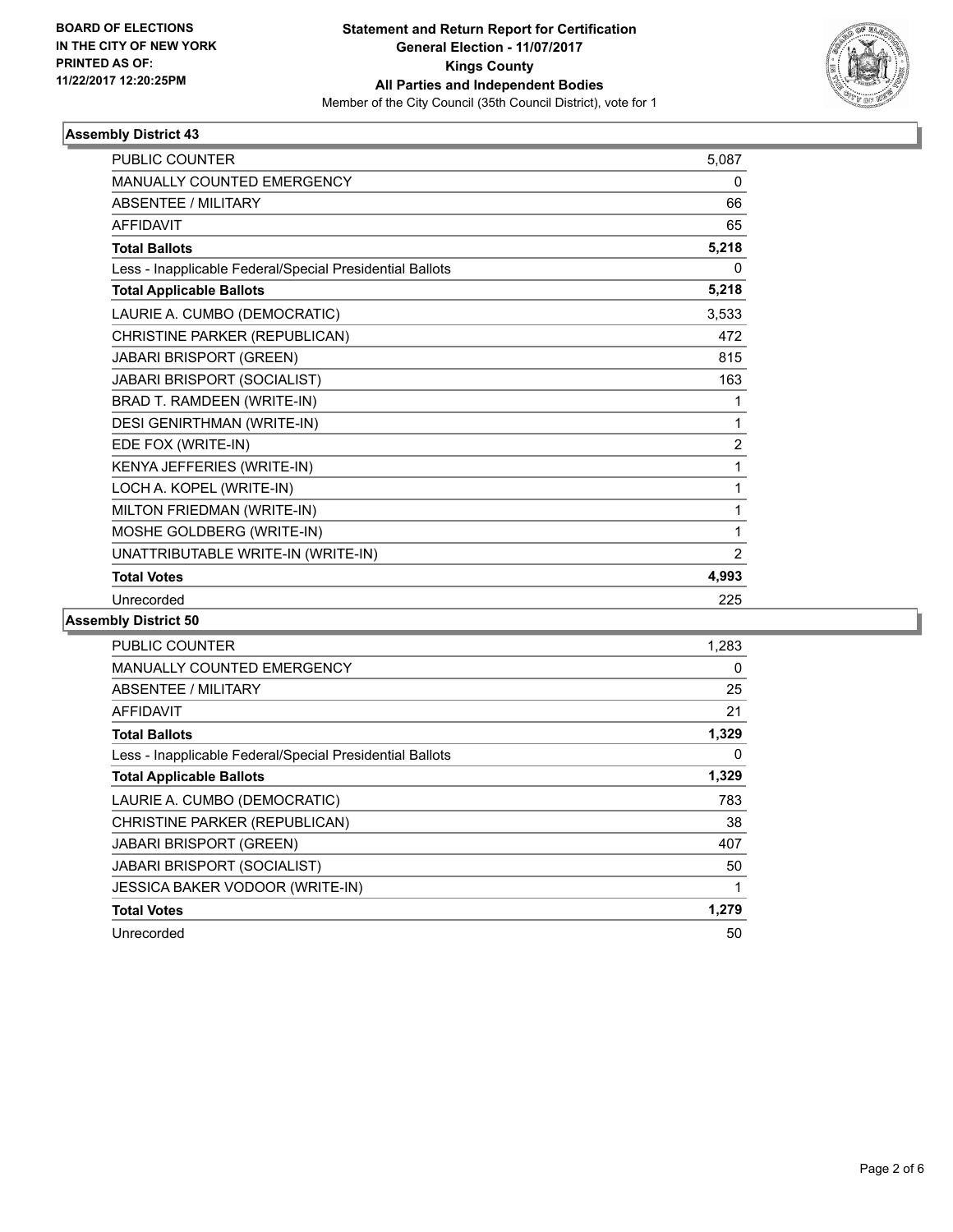

## **Assembly District 52**

| PUBLIC COUNTER                                           | 1,461          |
|----------------------------------------------------------|----------------|
| <b>MANUALLY COUNTED EMERGENCY</b>                        | 0              |
| <b>ABSENTEE / MILITARY</b>                               | 24             |
| <b>AFFIDAVIT</b>                                         | 20             |
| <b>Total Ballots</b>                                     | 1,505          |
| Less - Inapplicable Federal/Special Presidential Ballots | 0              |
| <b>Total Applicable Ballots</b>                          | 1,505          |
| LAURIE A. CUMBO (DEMOCRATIC)                             | 831            |
| CHRISTINE PARKER (REPUBLICAN)                            | 60             |
| <b>JABARI BRISPORT (GREEN)</b>                           | 504            |
| <b>JABARI BRISPORT (SOCIALIST)</b>                       | 54             |
| DREW AKASON (WRITE-IN)                                   | 1              |
| EDE FOX (WRITE-IN)                                       | $\overline{2}$ |
| <b>JULIA ROTHWAX (WRITE-IN)</b>                          | 1              |
| <b>Total Votes</b>                                       | 1,453          |
| Unrecorded                                               | 52             |

#### **Assembly District 56**

| <b>PUBLIC COUNTER</b>                                    | 861 |
|----------------------------------------------------------|-----|
| <b>MANUALLY COUNTED EMERGENCY</b>                        | 0   |
| <b>ABSENTEE / MILITARY</b>                               | 18  |
| <b>AFFIDAVIT</b>                                         | 12  |
| <b>Total Ballots</b>                                     | 891 |
| Less - Inapplicable Federal/Special Presidential Ballots | 0   |
| <b>Total Applicable Ballots</b>                          | 891 |
| LAURIE A. CUMBO (DEMOCRATIC)                             | 673 |
| CHRISTINE PARKER (REPUBLICAN)                            | 40  |
| <b>JABARI BRISPORT (GREEN)</b>                           | 108 |
| <b>JABARI BRISPORT (SOCIALIST)</b>                       | 29  |
| DUNCAN GRANT (WRITE-IN)                                  | 1   |
| <b>Total Votes</b>                                       | 851 |
| Unrecorded                                               | 40  |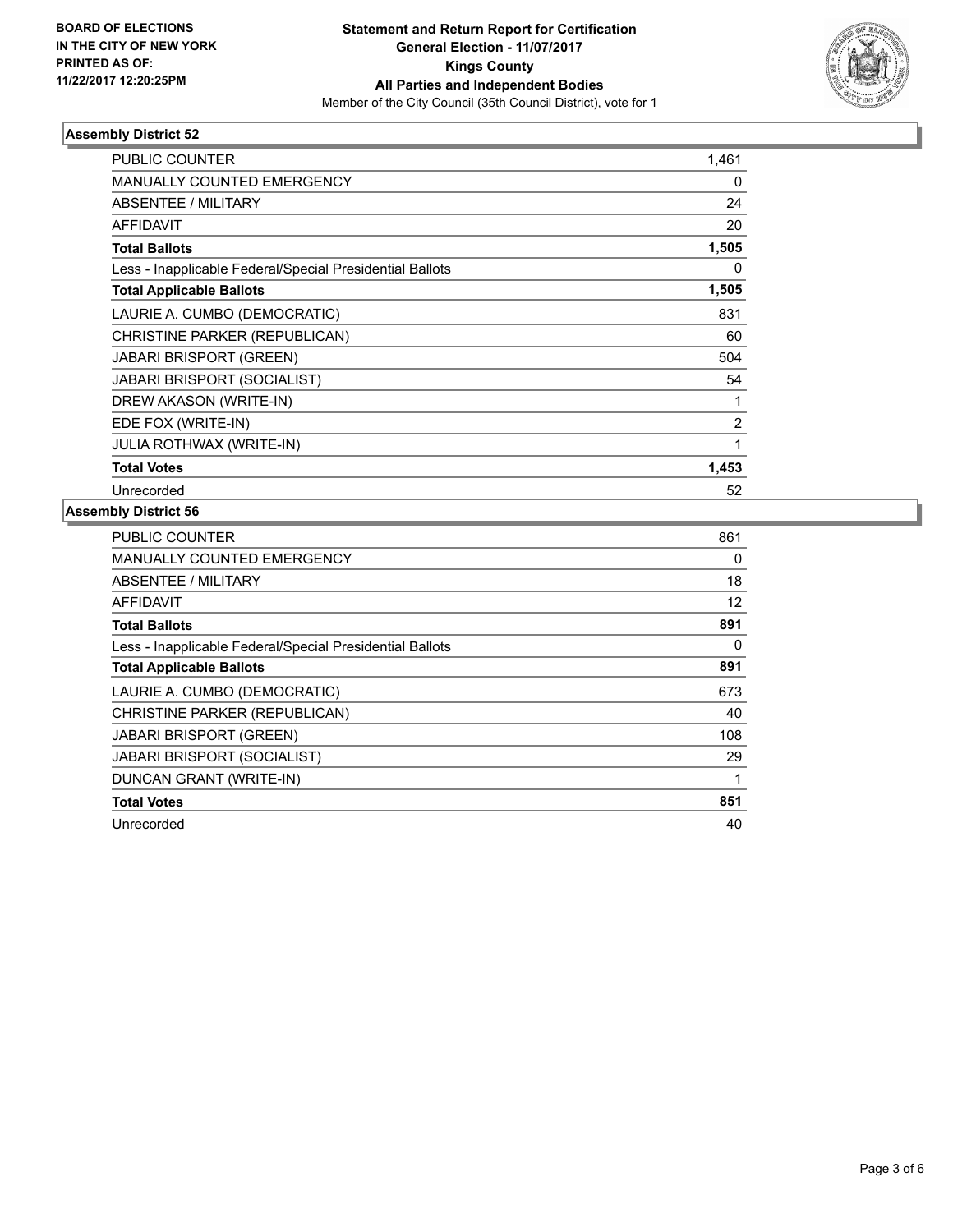

## **Assembly District 57**

| <b>PUBLIC COUNTER</b>                                    | 23,782         |
|----------------------------------------------------------|----------------|
| <b>MANUALLY COUNTED EMERGENCY</b>                        | 0              |
| ABSENTEE / MILITARY                                      | 468            |
| <b>AFFIDAVIT</b>                                         | 356            |
| <b>Total Ballots</b>                                     | 24,606         |
| Less - Inapplicable Federal/Special Presidential Ballots | 0              |
| <b>Total Applicable Ballots</b>                          | 24,606         |
| LAURIE A. CUMBO (DEMOCRATIC)                             | 15,875         |
| CHRISTINE PARKER (REPUBLICAN)                            | 593            |
| <b>JABARI BRISPORT (GREEN)</b>                           | 6,283          |
| <b>JABARI BRISPORT (SOCIALIST)</b>                       | 894            |
| ANDREW SLOAT (WRITE-IN)                                  | 1              |
| ANTONIO REYNOSO (WRITE-IN)                               | 1              |
| BETHANY BOWYER (WRITE-IN)                                | 2              |
| BRIAN CUNNINGHAM (WRITE-IN)                              | 1              |
| DANIEL CUSTALDI-MIRU (WRITE-IN)                          | $\overline{2}$ |
| EDE FOX (WRITE-IN)                                       | 17             |
| JOEL BENJAMIN (WRITE-IN)                                 | 1              |
| JONATHAN MOSHE WESTRICH (WRITE-IN)                       | 1              |
| JOSHUA WEISSKOLPF (WRITE-IN)                             | 1              |
| KATHERINE JOHNSON (WRITE-IN)                             | 1              |
| LEVI KASSAS (WRITE-IN)                                   | 1              |
| MARGE LOVER (WRITE-IN)                                   | 1              |
| PERSEPHONE S.J. SMITH (WRITE-IN)                         | 1              |
| REGINA WILSON (WRITE-IN)                                 | 1              |
| SCHERRILE MURRAY (WRITE-IN)                              | 1              |
| STEPHEN T LEVIN (WRITE-IN)                               | 2              |
| UNATTRIBUTABLE WRITE-IN (WRITE-IN)                       | 6              |
| UNCOUNTED WRITE-IN PER STATUTE (WRITE-IN)                | 4              |
| <b>Total Votes</b>                                       | 23,690         |
| Unrecorded                                               | 916            |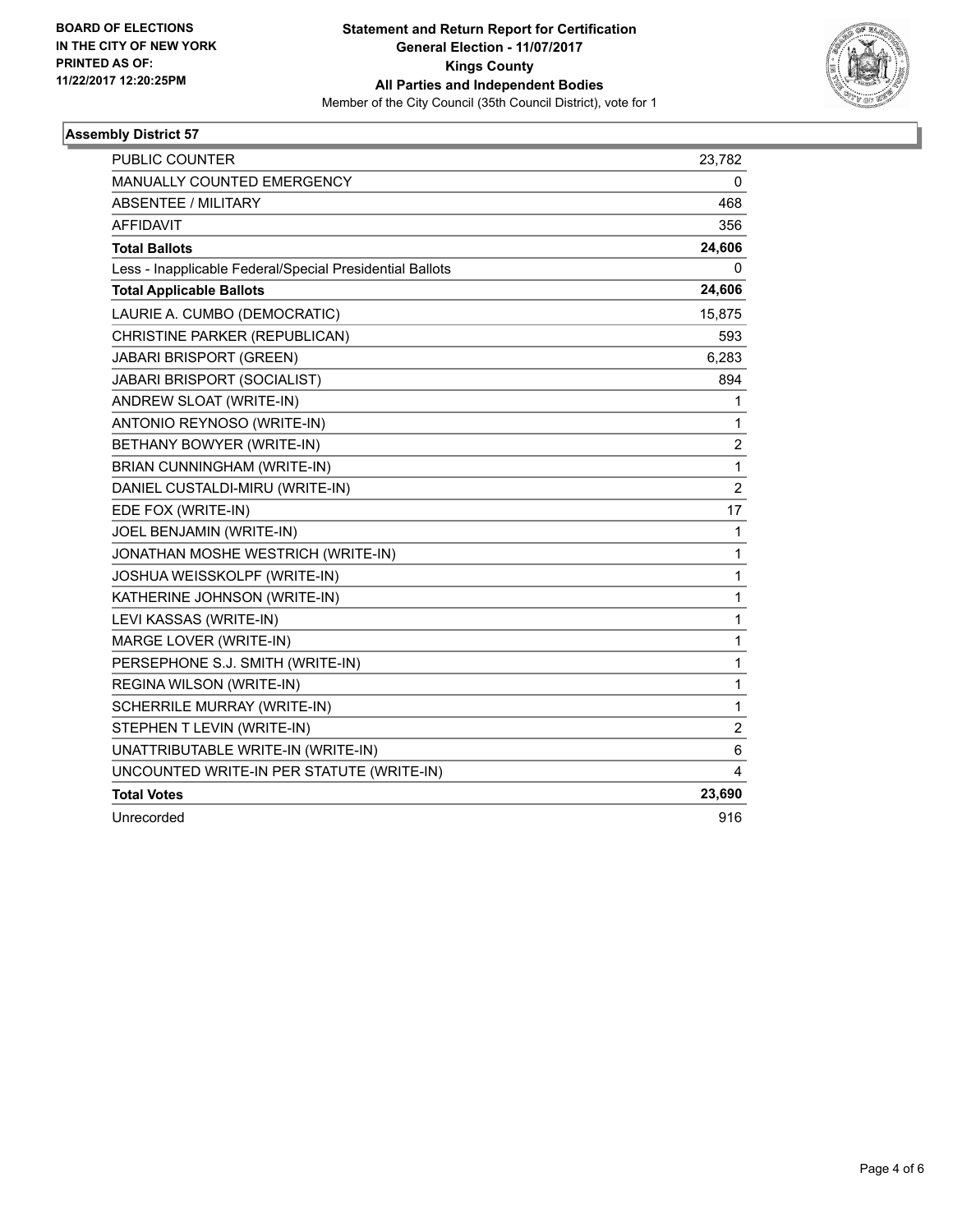

## **Total for Member of the City Council (35th Council District) - Kings County**

| PUBLIC COUNTER                                           | 32,474                  |
|----------------------------------------------------------|-------------------------|
| MANUALLY COUNTED EMERGENCY                               | 0                       |
| ABSENTEE / MILITARY                                      | 601                     |
| AFFIDAVIT                                                | 474                     |
| <b>Total Ballots</b>                                     | 33,549                  |
| Less - Inapplicable Federal/Special Presidential Ballots | 0                       |
| <b>Total Applicable Ballots</b>                          | 33,549                  |
| LAURIE A. CUMBO (DEMOCRATIC)                             | 21,695                  |
| CHRISTINE PARKER (REPUBLICAN)                            | 1,203                   |
| JABARI BRISPORT (GREEN)                                  | 8,117                   |
| JABARI BRISPORT (SOCIALIST)                              | 1,190                   |
| ANDREW SLOAT (WRITE-IN)                                  | 1                       |
| ANTONIO REYNOSO (WRITE-IN)                               | 1                       |
| BETHANY BOWYER (WRITE-IN)                                | 2                       |
| BRAD T. RAMDEEN (WRITE-IN)                               | 1                       |
| BRIAN CUNNINGHAM (WRITE-IN)                              | 1                       |
| DANIEL CUSTALDI-MIRU (WRITE-IN)                          | 2                       |
| <b>DESI GENIRTHMAN (WRITE-IN)</b>                        | 1                       |
| DREW AKASON (WRITE-IN)                                   | 1                       |
| DUNCAN GRANT (WRITE-IN)                                  | 1                       |
| EDE FOX (WRITE-IN)                                       | 21                      |
| JESSICA BAKER VODOOR (WRITE-IN)                          | 1                       |
| JOEL BENJAMIN (WRITE-IN)                                 | 1                       |
| JONATHAN MOSHE WESTRICH (WRITE-IN)                       | 1                       |
| JOSHUA WEISSKOLPF (WRITE-IN)                             | 1                       |
| JULIA ROTHWAX (WRITE-IN)                                 | 1                       |
| KATHERINE JOHNSON (WRITE-IN)                             | 1                       |
| KENYA JEFFERIES (WRITE-IN)                               | 1                       |
| LEVI KASSAS (WRITE-IN)                                   | 1                       |
| LOCH A. KOPEL (WRITE-IN)                                 | $\mathbf{1}$            |
| MARGE LOVER (WRITE-IN)                                   | 1                       |
| MILTON FRIEDMAN (WRITE-IN)                               | 1                       |
| MOSHE GOLDBERG (WRITE-IN)                                | $\mathbf{1}$            |
| PERSEPHONE S.J. SMITH (WRITE-IN)                         | 1                       |
| REGINA WILSON (WRITE-IN)                                 | 1                       |
| SCHERRILE MURRAY (WRITE-IN)                              | $\mathbf{1}$            |
| STEPHEN T LEVIN (WRITE-IN)                               | $\overline{\mathbf{c}}$ |
| UNATTRIBUTABLE WRITE-IN (WRITE-IN)                       | 8                       |
| UNCOUNTED WRITE-IN PER STATUTE (WRITE-IN)                | 4                       |
| <b>Total Votes</b>                                       | 32,266                  |
| Unrecorded                                               | 1,283                   |